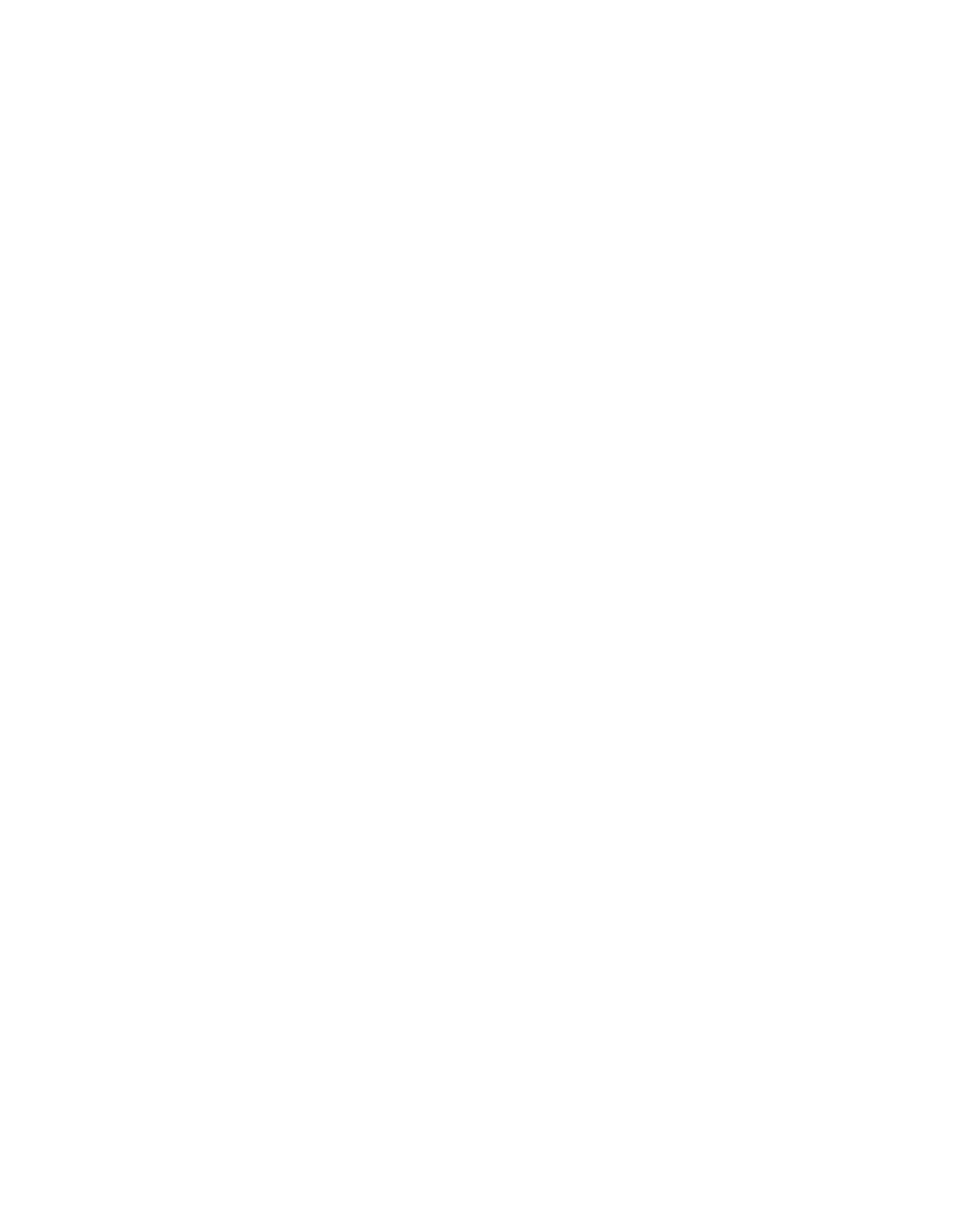# **HOUSE BILL 2059** \_\_\_\_\_\_\_\_\_\_\_\_\_\_\_\_\_\_\_\_\_\_\_\_\_\_\_\_\_\_\_\_\_\_\_\_\_\_\_\_\_\_\_\_\_\_\_

\_\_\_\_\_\_\_\_\_\_\_\_\_\_\_\_\_\_\_\_\_\_\_\_\_\_\_\_\_\_\_\_\_\_\_\_\_\_\_\_\_\_\_\_\_\_\_

Passed Legislature - 1991 Regular Session

**State of Washington 52nd Legislature 1991 Regular Session By** Representatives H. Myers, Grant, O'Brien, Wineberry, Orr and Anderson.

Read first time February 20, 1991. Referred to Committee on Energy & Utilities.

 AN ACT Relating to low-income residential weatherization and energy assistance; amending RCW 35.21.300, 54.16.285, and 80.28.010; and creating a new section.

BE IT ENACTED BY THE LEGISLATURE OF THE STATE OF WASHINGTON:

 NEW SECTION. **Sec. 1.** The legislature finds that the health and welfare of the people of the state of Washington require that all citizens receive essential levels of heat and electric service regardless of economic circumstance and that rising energy costs have had a negative effect on the affordability of housing for low-income citizens and have made it difficult for low-income citizens of the state to afford adequate fuel for residential space heat. The legislature further finds that level payment plans, the protection against winter heating shutoff, and house weatherization programs have all been beneficial to low-income persons.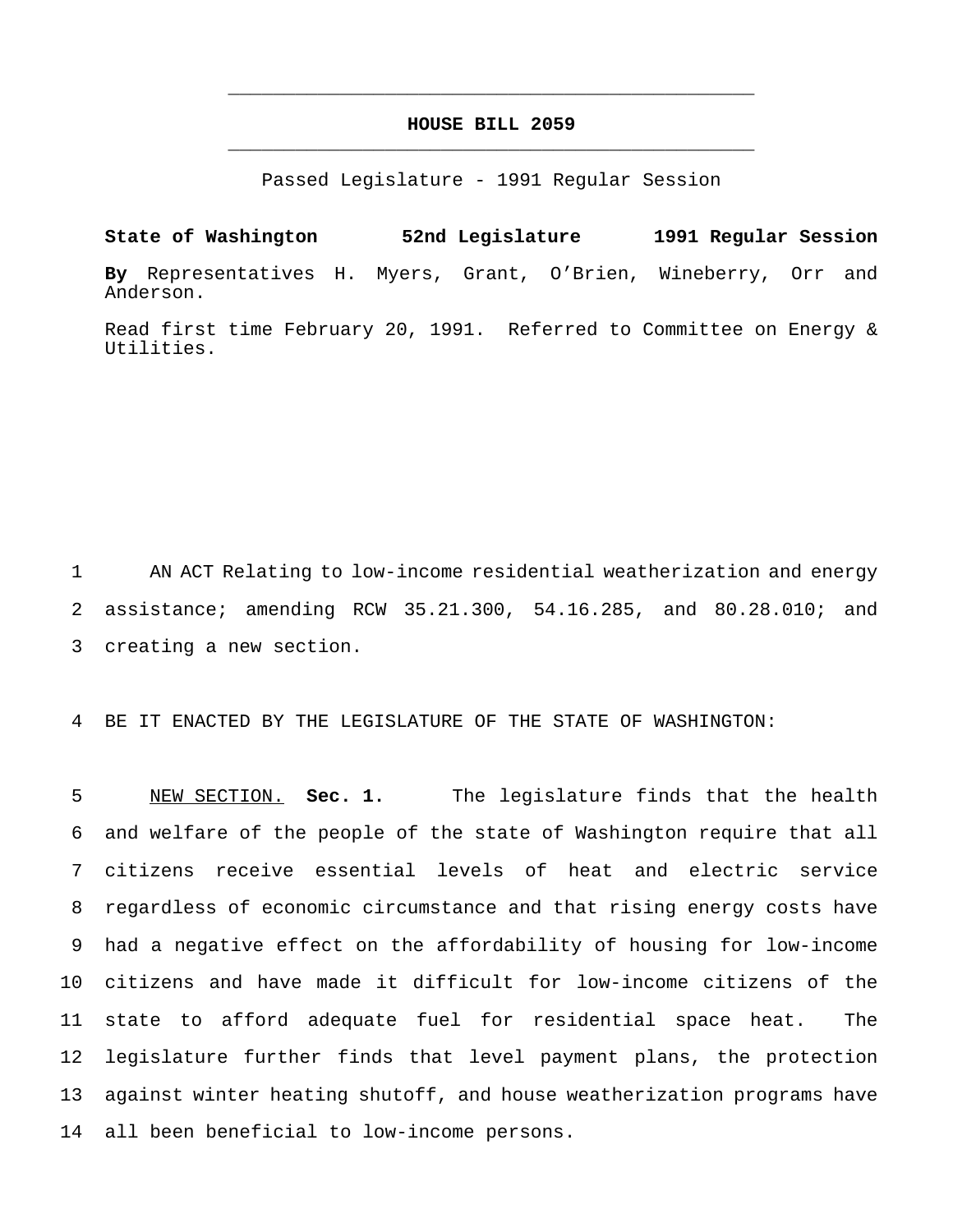**Sec. 2.** RCW 35.21.300 and 1990 1st ex.s. c 1 s 1 are each amended to read as follows:

 (1) The lien for charges for service by a city waterworks, or electric light or power plant may be enforced only by cutting off the service until the delinquent and unpaid charges are paid, except that until June 30, 1991, utility service for residential space heating may be terminated between November 15 and March 15 only as provided in 8 subsections (2) and  $((+3))$   $(4)$  of this section. In the event of a disputed account and tender by the owner of the premises of the amount he claims to be due before the service is cut off, the right to refuse service to any premises shall not accrue until suit has been entered by the city and judgment entered in the case.

# 13 (2) ((Until June 30, 1991:

14  $(a)$ )) Utility service for residential space heating shall not be terminated between November 15 through March 15 if the customer:

16 (( $\frac{1}{(i+1)}$ ) <u>(a)</u> Notifies the utility of the inability to pay the bill, including a security deposit. This notice should be provided within five business days of receiving a payment overdue notice unless there are extenuating circumstances. If the customer fails to notify the utility within five business days and service is terminated, the customer can, by paying reconnection charges, if any, and fulfilling the requirements of this section, receive the protections of this chapter;

 $((\overrightarrow{ii})$ ) (b) Provides self-certification of household income for the prior twelve months to a grantee of the department of community development which administers federally funded energy assistance programs. The grantee shall determine that the household income does not exceed the maximum allowed for eligibility under the state's plan for low-income energy assistance under 42 U.S.C. 8624 and shall provide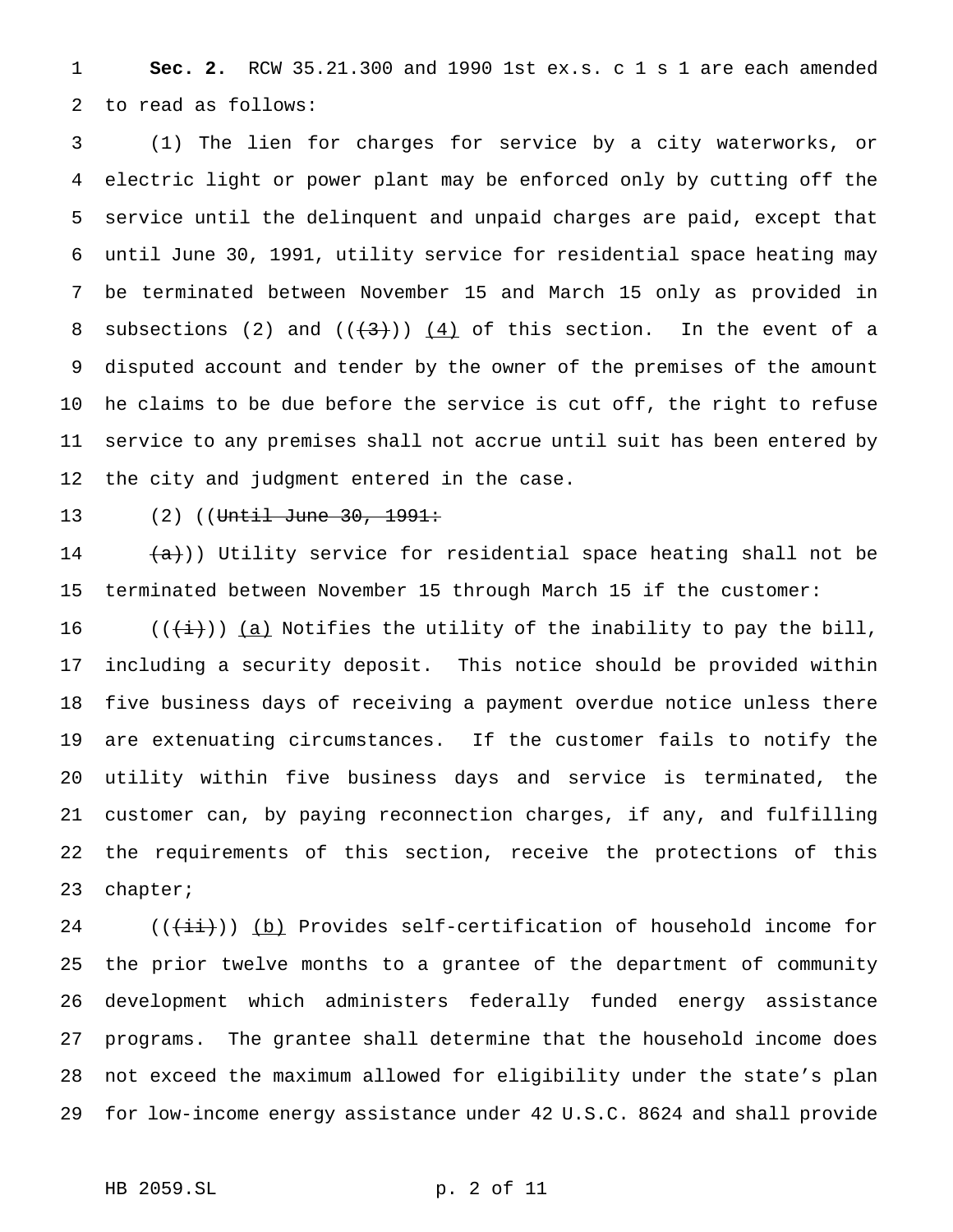a dollar figure that is seven percent of household income. The grantee may verify information in the self-certification;

3 (( $\overleftrightarrow{(\text{+i}})$ ) (c) Has applied for home heating assistance from applicable government and private sector organizations and certifies that any assistance received will be applied to the current bill and future utility bills;

7 ( $(\overleftrightarrow{iv})$ )  $(d)$  Has applied for low-income weatherization assistance to the utility or other appropriate agency if such assistance is available for the dwelling;

 $((\{v\}) \leq)$  Agrees to a payment plan and agrees to maintain the payment plan. The plan will be designed both to pay the past due bill by the following October 15 and to pay for continued utility service. If the past due bill is not paid by the following October 15, the customer shall not be eligible for protections under this chapter until the past due bill is paid. The plan shall not require monthly payments in excess of seven percent of the customer's monthly income plus one- twelfth of any arrearage accrued from the date application is made and thereafter during November 15 through March 15. A customer may agree to pay a higher percentage during this period, but shall not be in default unless payment during this period is less than seven percent of monthly income plus one-twelfth of any arrearage accrued from the date application is made and thereafter. If assistance payments are received by the customer subsequent to implementation of the plan, the 24 customer shall contact the utility to reformulate the plan; and

25 ( $(\overleftrightarrow{t})$ ) <u>(f)</u> Agrees to pay the moneys owed even if he or she moves. 26  $((+b))$  (3) The utility shall:

27 ( $(\frac{1}{i})$ ) (a) Include in any notice that an account is delinquent and that service may be subject to termination, a description of the customer's duties in this section;

p. 3 of 11 HB 2059.SL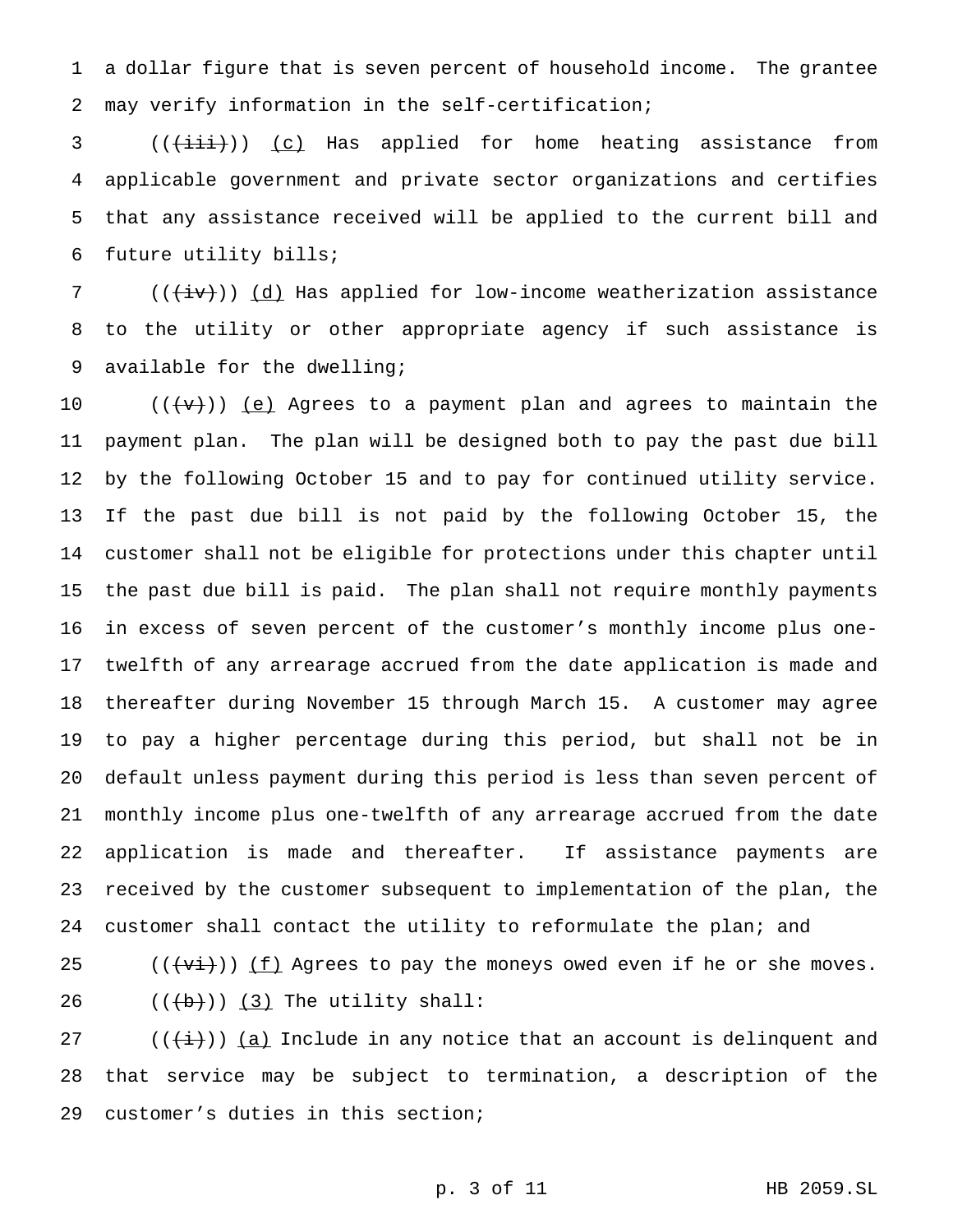1 (( $\frac{1}{1}$ )) (b) Assist the customer in fulfilling the requirements under this section;

 (( $\overrightarrow{(\text{+i.i.)}})$  <u>(c)</u> Be authorized to transfer an account to a new residence when a customer who has established a plan under this section moves from one residence to another within the same utility service area;

7 ( $(\overleftrightarrow{iv})$ ) (d) Be permitted to disconnect service if the customer fails to honor the payment program. Utilities may continue to disconnect service for those practices authorized by law other than for nonpayment as provided for in this section. Customers who qualify for payment plans under this section who default on their payment plans and are disconnected can be reconnected and maintain the protections afforded under this chapter by paying reconnection charges, if any, and by paying all amounts that would have been due and owing under the terms of the applicable payment plan, absent default, on the date on 16 which service is reconnected; and

 $((\{v\})$  ( $(e)$  Advise the customer in writing at the time it disconnects service that it will restore service if the customer contacts the utility and fulfills the other requirements of this section.

 $((+3))$   $(4)$  All municipal utilities shall offer residential customers the option of a budget billing or equal payment plan. The budget billing or equal payment plan shall be offered low-income customers eligible under the state's plan for low-income energy assistance prepared in accordance with 42 U.S.C. 8624(C)(1) without limiting availability to certain months of the year, without regard to the length of time the customer has occupied the premises, and without regard to whether the customer is the tenant or owner of the premises occupied.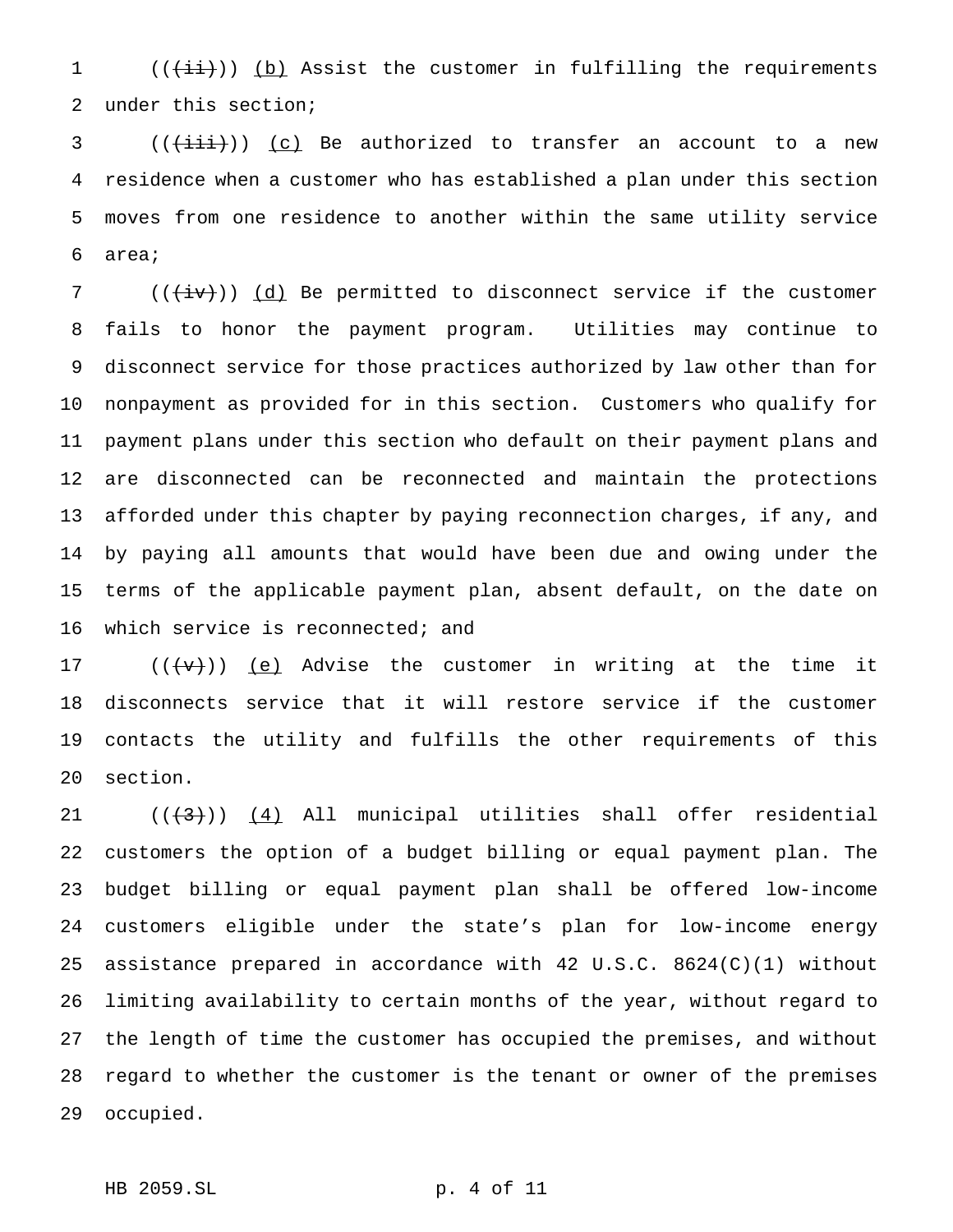(( $(4)$ )) (5) An agreement between the customer and the utility, whether oral or written, shall not waive the protections afforded under this chapter.

 **Sec. 3.** RCW 54.16.285 and 1990 1st ex.s. c 1 s 3 are each amended to read as follows:

 (1) A district providing utility service for residential space heating shall not terminate such utility service between November 15 through March 15 if the customer:

 (a) Notifies the utility of the inability to pay the bill, including a security deposit. This notice should be provided within five business days of receiving a payment overdue notice unless there are extenuating circumstances. If the customer fails to notify the utility within five business days and service is terminated, the customer can, by paying reconnection charges, if any, and fulfilling the requirements of this section, receive the protections of this chapter;

 (b) Provides self-certification of household income for the prior twelve months to a grantee of the department of community development which administers federally funded energy assistance programs. The grantee shall determine that the household income does not exceed the maximum allowed for eligibility under the state's plan for low-income energy assistance under 42 U.S.C. 8624 and shall provide a dollar figure that is seven percent of household income. The grantee may verify information provided in the self-certification;

 (c) Has applied for home heating assistance from applicable government and private sector organizations and certifies that any assistance received will be applied to the current bill and future utility bills;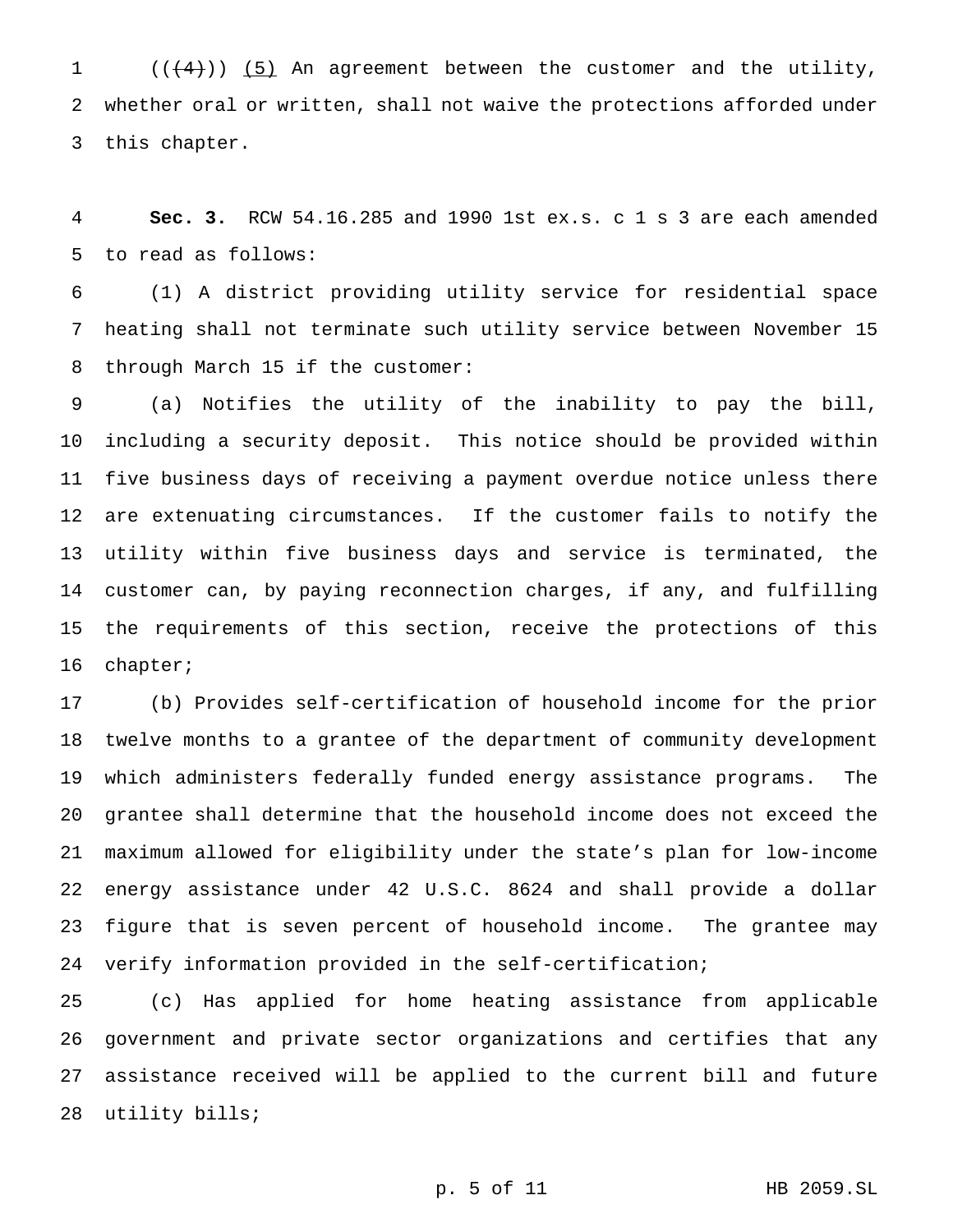(d) Has applied for low-income weatherization assistance to the utility or other appropriate agency if such assistance is available for the dwelling;

 (e) Agrees to a payment plan and agrees to maintain the payment plan. The plan will be designed both to pay the past due bill by the following October 15 and to pay for continued utility service. If the past due bill is not paid by the following October 15, the customer shall not be eligible for protections under this chapter until the past due bill is paid. The plan shall not require monthly payments in excess of seven percent of the customer's monthly income plus one- twelfth of any arrearage accrued from the date application is made and thereafter during November 15 through March 15. A customer may agree to pay a higher percentage during this period, but shall not be in default unless payment during this period is less than seven percent of monthly income plus one-twelfth of any arrearage accrued from the date application is made and thereafter. If assistance payments are received by the customer subsequent to implementation of the plan, the customer shall contact the utility to reformulate the plan; and

(f) Agrees to pay the moneys owed even if he or she moves.

(2) The utility shall:

 (a) Include in any notice that an account is delinquent and that service may be subject to termination, a description of the customer's duties in this section;

 (b) Assist the customer in fulfilling the requirements under this section;

 (c) Be authorized to transfer an account to a new residence when a customer who has established a plan under this section moves from one 28 residence to another within the same utility service area;

 (d) Be permitted to disconnect service if the customer fails to honor the payment program. Utilities may continue to disconnect HB 2059.SL p. 6 of 11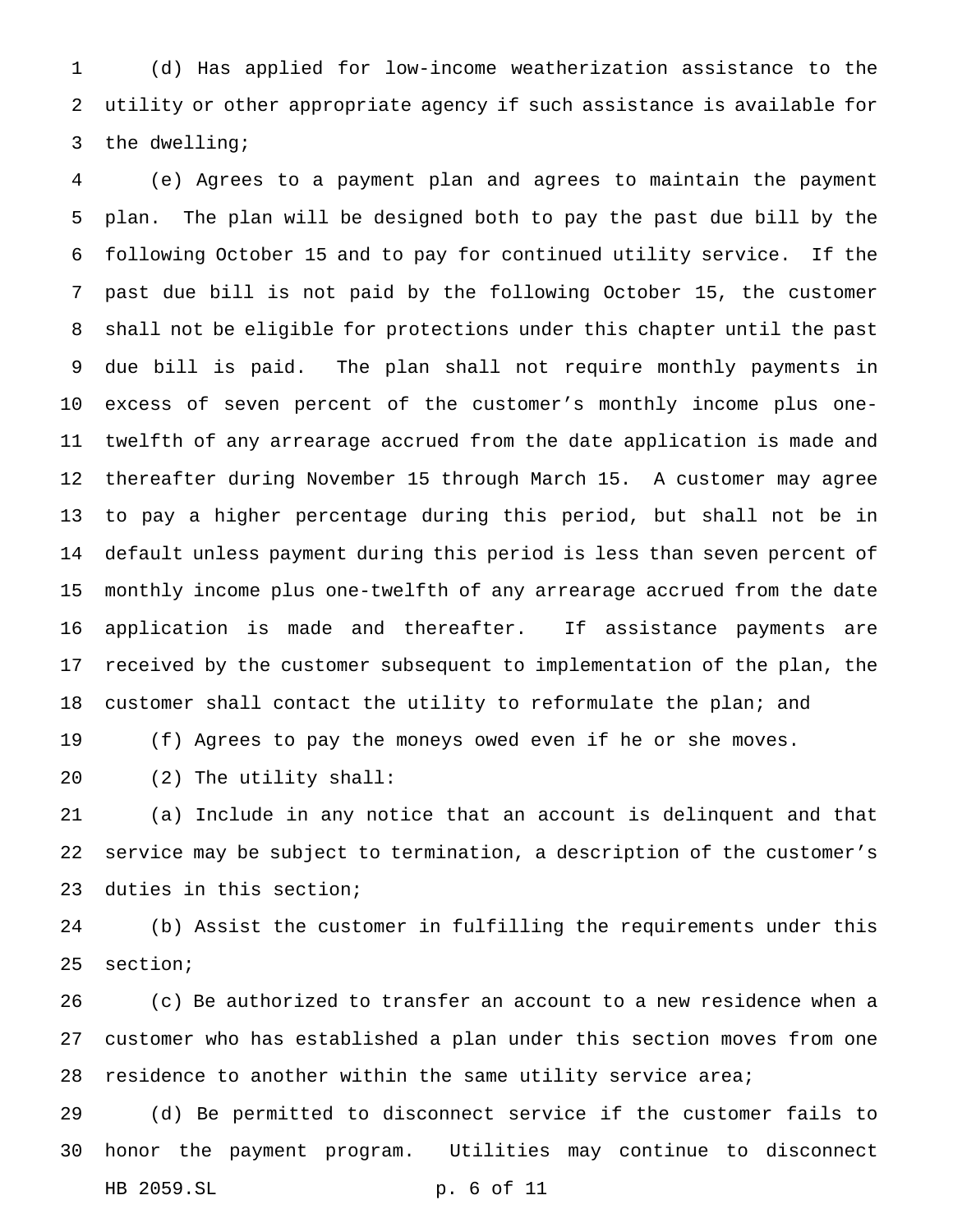service for those practices authorized by law other than for nonpayment as provided for in this section. Customers who qualify for payment plans under this section who default on their payment plans and are disconnected can be reconnected and maintain the protections afforded under this chapter by paying reconnection charges, if any, and by paying all amounts that would have been due and owing under the terms of the applicable payment plan, absent default, on the date on which service is reconnected; and

 (e) Advise the customer in writing at the time it disconnects service that it will restore service if the customer contacts the utility and fulfills the other requirements of this section.

 (3) All districts providing utility service for residential space heating shall offer residential customers the option of a budget billing or equal payment plan. The budget billing or equal payment plan shall be offered low-income customers eligible under the state's plan for low-income energy assistance prepared in accordance with 42 U.S.C. 8624(C)(1) without limiting availability to certain months of the year, without regard to the length of time the customer has occupied the premises, and without regard to whether the customer is the tenant or owner of the premises occupied.

 (4) An agreement between the customer and the utility, whether oral or written, shall not waive the protections afforded under this chapter.

 $((+5)$  This section shall expire June 30, 1991.)

 **Sec. 4.** RCW 80.28.010 and 1990 1st ex.s. c 1 s 5 are each amended to read as follows:

 (1) All charges made, demanded or received by any gas company, electrical company or water company for gas, electricity or water, or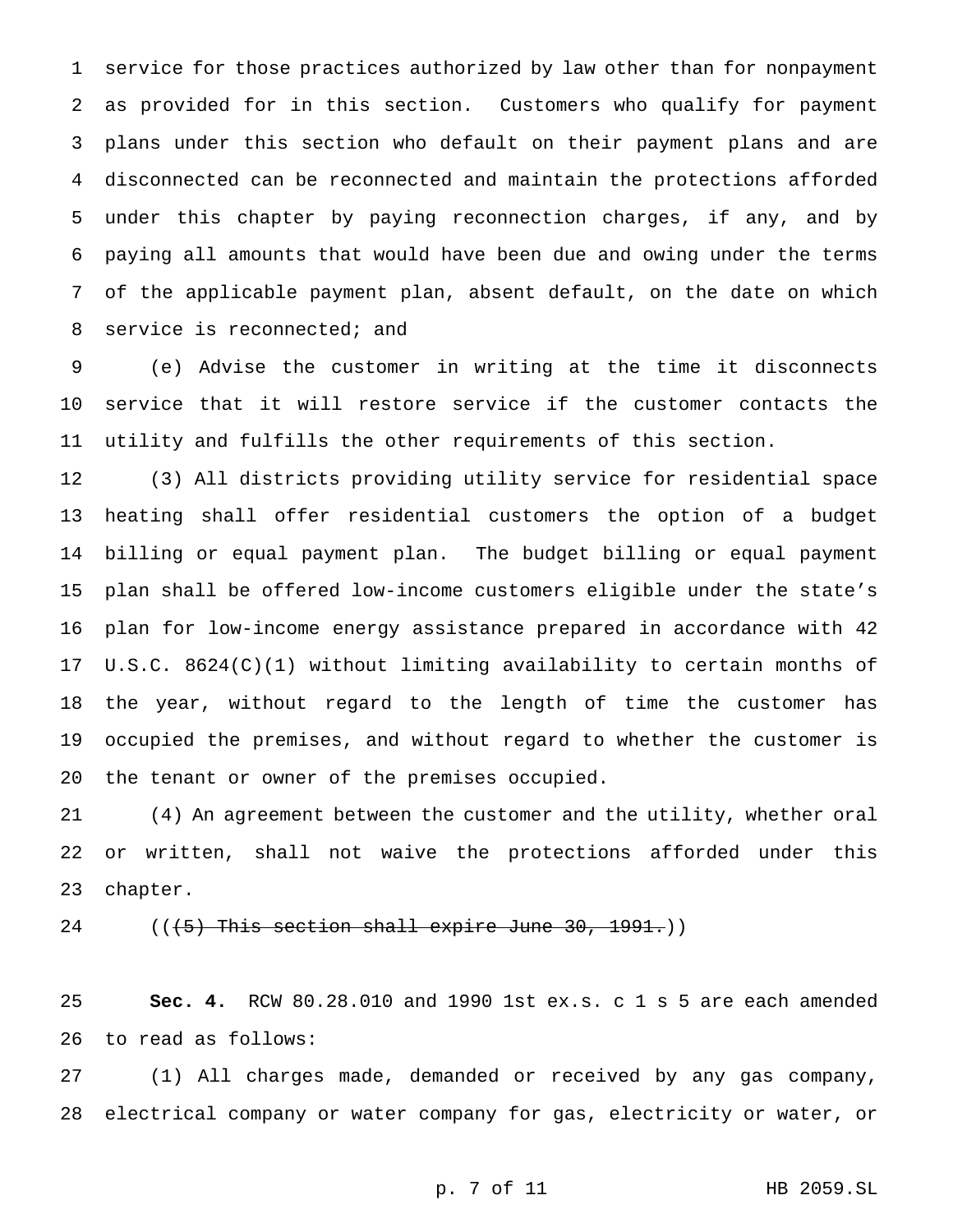for any service rendered or to be rendered in connection therewith, shall be just, fair, reasonable and sufficient.

 (2) Every gas company, electrical company and water company shall furnish and supply such service, instrumentalities and facilities as shall be safe, adequate and efficient, and in all respects just and reasonable.

 (3) All rules and regulations issued by any gas company, electrical company or water company, affecting or pertaining to the sale or distribution of its product, shall be just and reasonable.

10 (4) ((Until June 30, 1991:

 $(a+)$ ) Utility service for residential space heating shall not be terminated between November 15 through March 15 if the customer:

13 (( $(\frac{1}{(i+1)})$  <u>(a)</u> Notifies the utility of the inability to pay the bill, including a security deposit. This notice should be provided within five business days of receiving a payment overdue notice unless there are extenuating circumstances. If the customer fails to notify the utility within five business days and service is terminated, the customer can, by paying reconnection charges, if any, and fulfilling the requirements of this section, receive the protections of this chapter;

 $((\overrightarrow{ii})$ ) (b) Provides self-certification of household income for the prior twelve months to a grantee of the department of community development which administers federally funded energy assistance programs. The grantee shall determine that the household income does not exceed the maximum allowed for eligibility under the state's plan for low-income energy assistance under 42 U.S.C. 8624 and shall provide a dollar figure that is seven percent of household income. The grantee may verify information provided in the self-certification;

29  $((\overrightarrow{\text{init}}))$  (c) Has applied for home heating assistance from applicable government and private sector organizations and certifies HB 2059.SL p. 8 of 11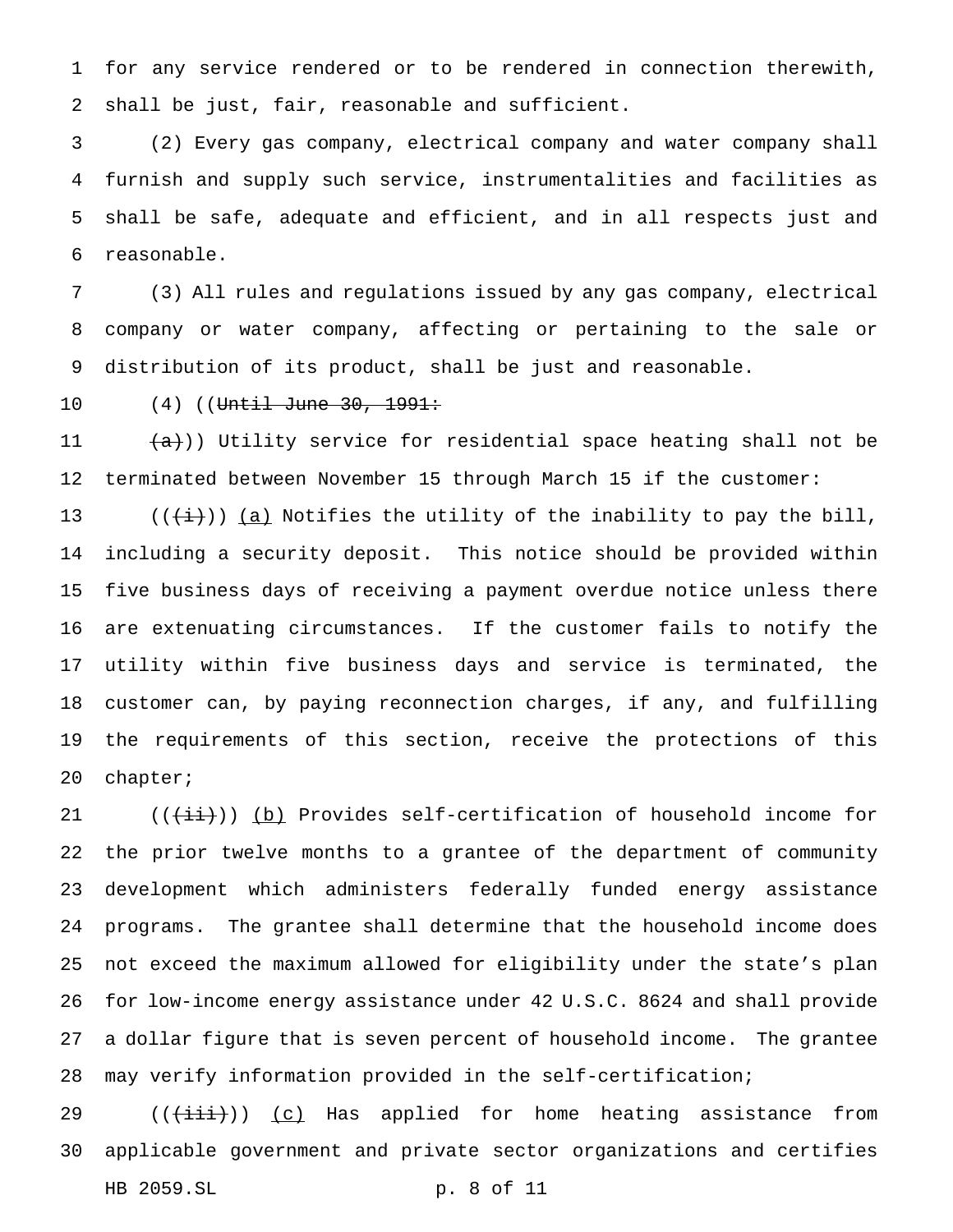that any assistance received will be applied to the current bill and future utility bills;

 (( $\overline{(+i\cdot)}$ )) <u>(d)</u> Has applied for low-income weatherization assistance to the utility or other appropriate agency if such assistance is available for the dwelling;

6 ( $(\{\text{+v}\})$ ) (e) Agrees to a payment plan and agrees to maintain the payment plan. The plan will be designed both to pay the past due bill by the following October 15 and to pay for continued utility service. If the past due bill is not paid by the following October 15, the customer shall not be eligible for protections under this chapter until the past due bill is paid. The plan shall not require monthly payments in excess of seven percent of the customer's monthly income plus one- twelfth of any arrearage accrued from the date application is made and thereafter during November 15 through March 15. A customer may agree to pay a higher percentage during this period, but shall not be in default unless payment during this period is less than seven percent of monthly income plus one-twelfth of any arrearage accrued from the date application is made and thereafter. If assistance payments are received by the customer subsequent to implementation of the plan, the customer shall contact the utility to reformulate the plan; and

 $((\forall i))(f)$  Agrees to pay the moneys owed even if he or she moves.  $((+b))$   $(5)$  The utility shall:

23 ( $(\frac{1}{i})$ ) (a) Include in any notice that an account is delinquent and that service may be subject to termination, a description of the customer's duties in this section;

 $((\overrightarrow{i}i))$  (b) Assist the customer in fulfilling the requirements under this section;

 $((\overrightarrow{\text{iii}}))$  (c) Be authorized to transfer an account to a new residence when a customer who has established a plan under this section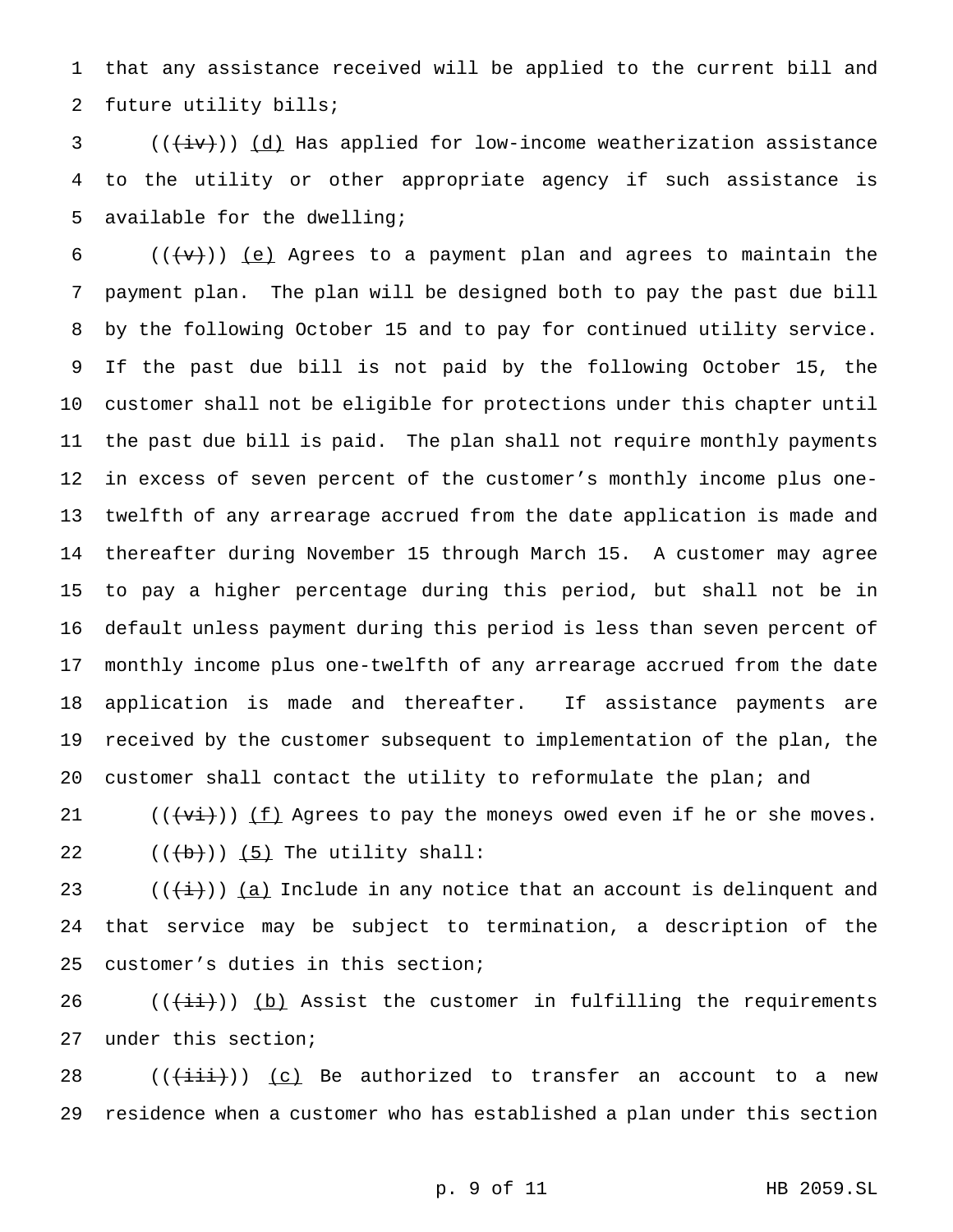moves from one residence to another within the same utility service area;

 (( $\overline{(+iv)}$ )) <u>(d)</u> Be permitted to disconnect service if the customer fails to honor the payment program. Utilities may continue to disconnect service for those practices authorized by law other than for nonpayment as provided for in this subsection. Customers who qualify for payment plans under this section who default on their payment plans and are disconnected can be reconnected and maintain the protections afforded under this chapter by paying reconnection charges, if any, and by paying all amounts that would have been due and owing under the terms of the applicable payment plan, absent default, on the date on 12 which service is reconnected; and

 $((\forall \forall))$  (e) Advise the customer in writing at the time it disconnects service that it will restore service if the customer contacts the utility and fulfills the other requirements of this section.

17  $((+e))$   $(6)$  A payment plan implemented under this section is consistent with RCW 80.28.080.

 $((+5))$   $(7)$  Every gas company and electrical company shall offer residential customers the option of a budget billing or equal payment plan. The budget billing or equal payment plan shall be offered low- income customers eligible under the state's plan for low-income energy assistance prepared in accordance with 42 U.S.C. 8624(C)(1) without limiting availability to certain months of the year, without regard to the length of time the customer has occupied the premises, and without regard to whether the customer is the tenant or owner of the premises occupied.

 $((+6))$   $(8)$  Every gas company, electrical company and water company shall construct and maintain such facilities in connection with the

HB 2059.SL p. 10 of 11